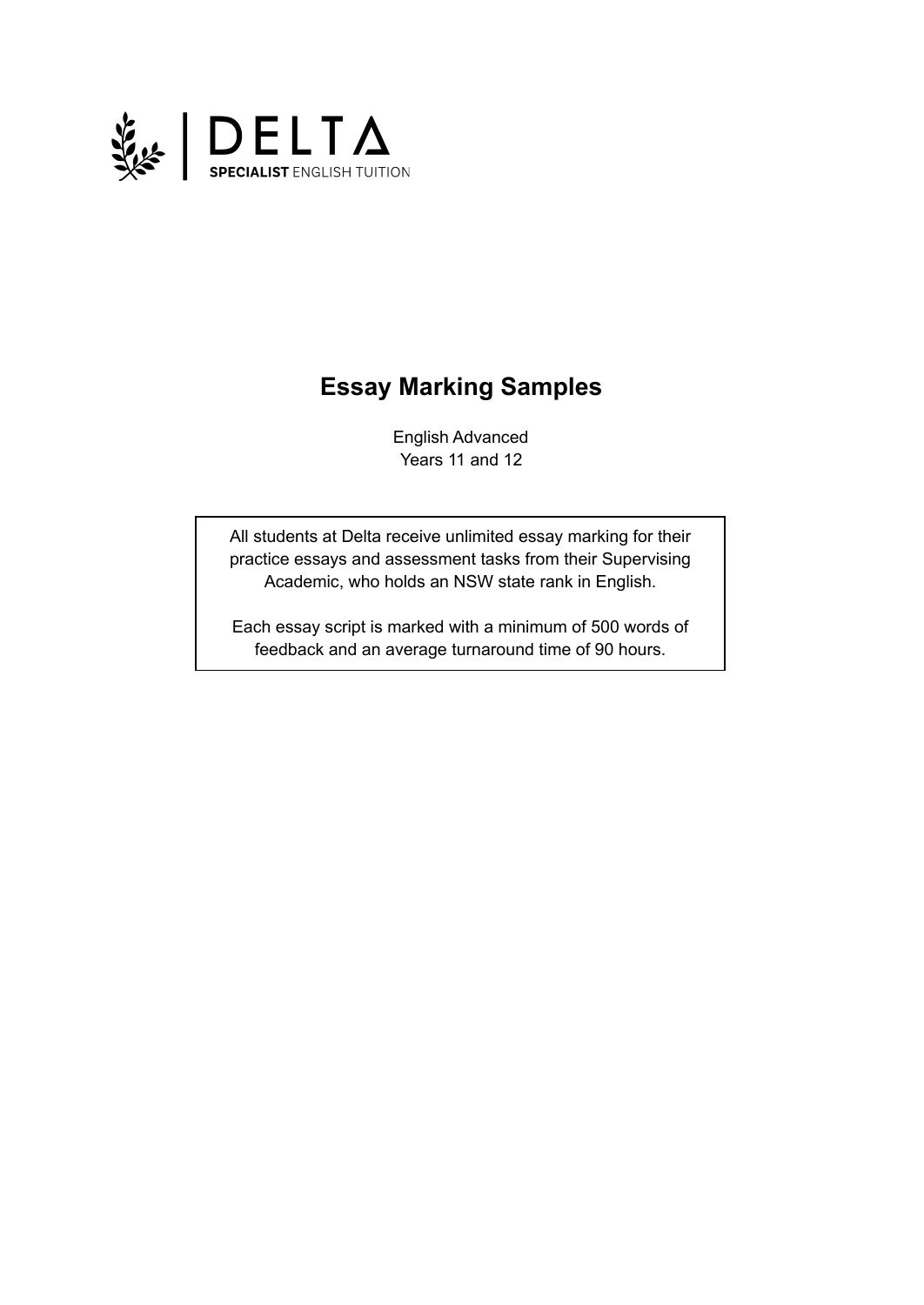**How has your understanding of the complex nature of human behaviour been shaped by Arthur Miller's representation of conflict in The Crucible?**

## Paragraph (~250words):

Miller reveals how fear and paranoia can fuel collective misperception and thus complicate the integrity of individual thought. This conflict between the individual and collective is revealed in the characterisation of Mary Warren, The representation of the internal conflict between individual thought vs collective perception that is fuelled by fear and paranoia is revealed in the characterisation of Mary Warren, seen as weak and naïve, whereby Miller provides social commentary on the vulnerability of the individual to communal pressures allowing audiences to empathise with her and increase their awareness of the complex nature of human behaviour. Impacted by the storm of hysteria and the Machiavellian tendencies of Abigail, Mary aligns herself with the Girls to invoke a sense of prestige via her lofty tone in "weighty work" revealing a sense of self-respect and authority. The high modality of As she "I'will not be ordered to bed no more", it signifies her need for a sense of power within these disturbing times, all of which is a by-product of the human nature. However, she subverts this notion of conflict by shifting her allegiances as she confesses that she "cannot lie no more" and is "with God" as seen when she both physically and metaphorically "[stands]" finding her own voice and stance despite the apprehension suggested by her "[faint and inaudible sobs]." In spite of this, the inconsistency of Mary's character is revealed as she once again succumbs under distress and peer pressure, overriding her moral behaviour, is evident in her "[hysterical cry]": "Abby, Abby, I'll never hurt you more!". Thus, the conflict exists within Mary's internal psyche and allows Miller to explore fear and anxiety as an unpredictable human experience therefore revealing how individuals can easily surrender to external influence turning them void of any principled standards.

### Paragraph (~250 words):

Extending the portrayal of conflict, Miller delves into the conflict between religion and morality that stems from the paranoia arising from the Salem Witch Trials revealed through Reverend Hale's journey to a mental decline. The use of medical vernacular in "symptoms, diagnostic procedures…" to introduce Hale strengthens the analogy of him as a spiritual "doctor" while Miller's accumulation of "kings, philosophers, scientists and ecclesiasts" is hyperbolic in its exaltation of Hale, explaining the reverence and with which he is treated in Salem. Hale's justification for his alignment with the Puritan theocracy system is seen through the metaphorical comparison of "theology" to "a fortress", which also as well as accentuatesing the Puritan belief in the security provided by pious devotions. The transition of his character as he comes to complete odds to his now former beliefs and values becomes clear via the synecdoche in "my bright confidence" and "eye of my great faith" exhibiting a sense of individual responsibility for the devastation the trials have caused. Hale self-criticises his actions as the "Devil's work" and questions his own faith accentuated by the corporeal imagery in "There is blood on my head!" demonstrating the repercussions of

**Commented [A1]:** We need to break this up a bit – it's incredibly long for a single sentence! I've given you a suggestion for how to create a more succinct topic sentence and to then get into the specifics after that. I would suggest leaving "allowing audiences to empathise with her and increase their awareness of the complex nature of human behaviour" until you get to your analysis so you have evidence to back it up.

**Commented [A2]:** Good, but you need to establish that this sense of prestige is at odds with her character and selfconception as naïve and vulnerable; otherwise you're not really tying back to the conflict you mentioned in your topic sentence.

**Commented [A3]:** This doesn't really tell us anything. I'm actually thinking you don't need both this sentence and the "weighty work" sentence because they really only allow you to say quite similar things (about Mary's attempts to consolidate personal power and security by appealing to a group mentality). So you could remove one and probably get to your target word count from there!

**Commented [A4]:** Good – use language to do with this exhibiting "complex" oscillatory behaviour that is reflective of her complicated moral conception of the situation, in order to link to the question.

**Commented [A5]:** Again, good, but link to "complex human behaviour" more! You could claim that its complexity arises from a balance we constantly aim – and often fail – to strike between personal security and moral rectitude.

#### **Commented [A6]:** Is including all of this necessary?

**Commented [A7]:** I think it's interesting and relevant, but we maybe don't need all of it. I think you can go with either just the medical vernacular bit or just the hyperbolic accumulation, depending on your preference – they both serve similar purposes for your argument.

**Commented [A8]:** Because of what? Briefly identify what causes him to transition/come to odds with his beliefs and values.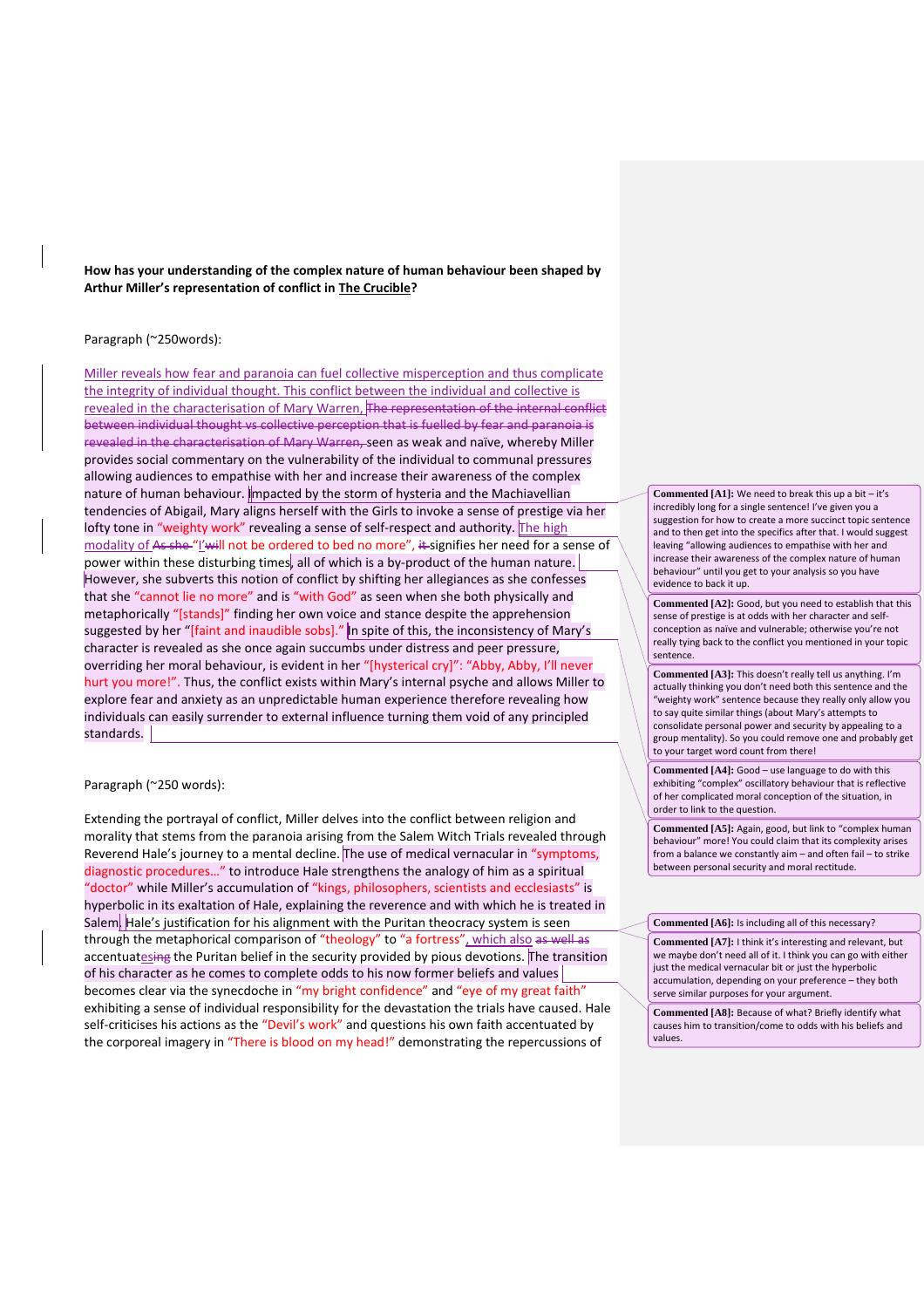religion and morality coexisting during 16<sup>th</sup> century Massachusetts. As such, the transparent feud between religion and morality is depicted through Hale as he interestingly turns from being the face of the collective to becoming an irrational and impulsive contributor to Salem's hysteria who is overwhelmed by emotions of remorse and disgrace.

**Desperate tone"L**ife, woman, life is God's most precious gift; no principle, however glorious, may justify the taking of it. I beg you, woman, prevail upon your husband to confess. Let him give his lie. Quail not before God's judgment in this, for it may well be God damns a liar less than he that throws his life away for pride. Will you plead with him? I cannot think he will listen to another.

**Hale tries to convince the condemned prisoners to make false confessions, to lie in order to save themselves. Preaching a doctrine is opposite to his former beliefs, hales desperation reveals that he has lost sight of his own values in the darkness of his guilty conscience**

**Commented [A9]:** "transparent" is an odd word to use – I'm not sure what you're trying to convey with it.

**Commented [A10]:** Good paragraph on the whole! Again, for this Q don't forget to link to complex human behaviour as well as to conflict.

**Commented [A11]:** Would this quote be good to put in because I am already over word count so… also if I needed to use this quote, what exact part of the quote shows Hale asking Elizabeth to lie?

**Commented [A12R11]:** I think it's a good one to include for that paragraph because it establishes relatively early on that he needs to compromise his beliefs due to the apparent contradiction that lies between them in this case (the sanctity of life and righteousness but also the sin of lying).

I think "for it may well be God damns a liar less than he that throws his life away for pride" is the best bit – the low modality suggests that Hale is operating off conjecture and it nicely contrasts with his assured tone in earlier parts of the text – his faith has not been tested like this before.

If you're not sure where to put it, I think it could replace the analysis to do with "my bright confidence" and "eye of my great faith", if you feel you don't have enough space to simply add it in.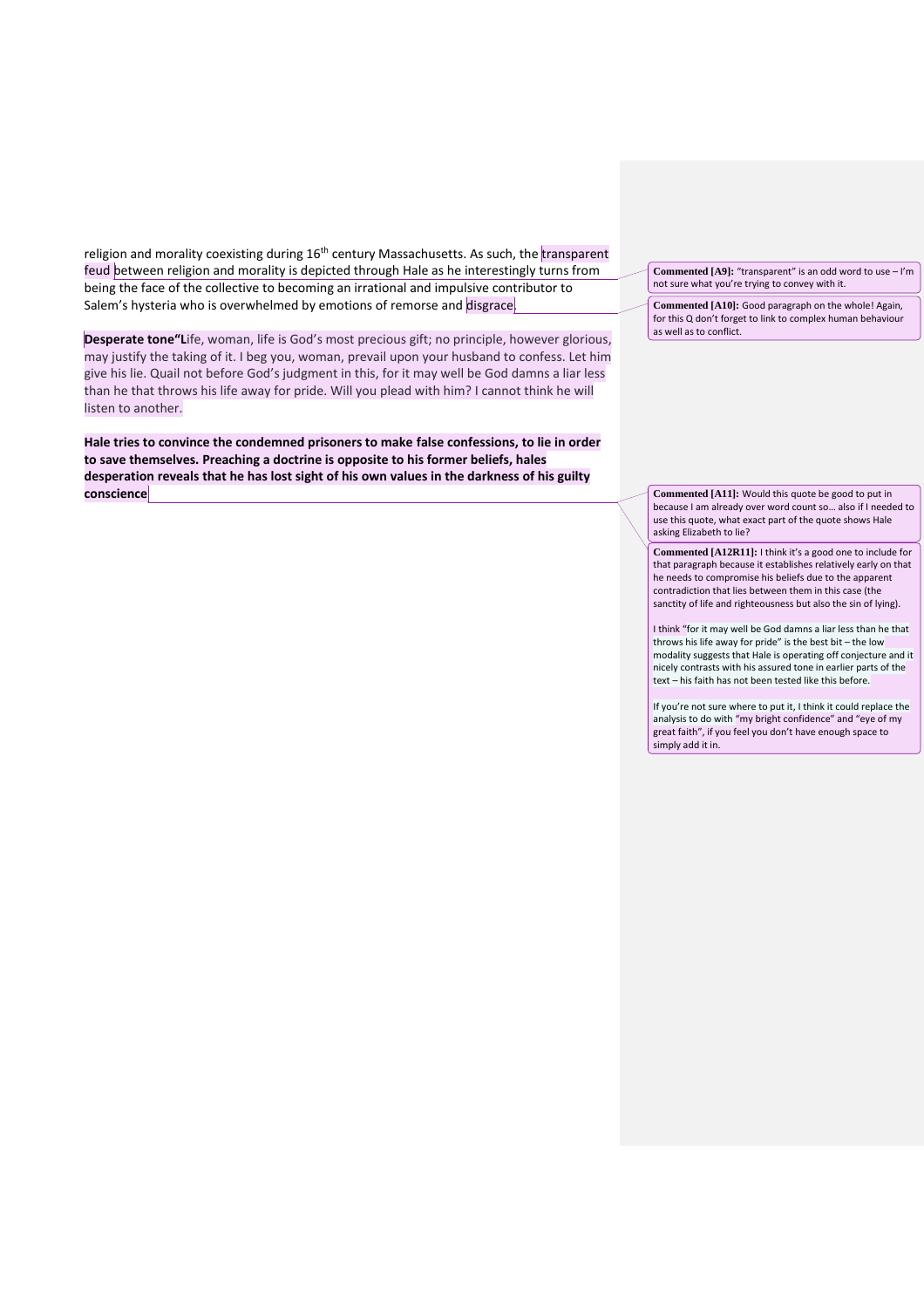All of humanity undertake the perpetual deliberation of conforming to societal constructs or breaking free and asserting one's identity. Orwell, in his dystopian satire *1984* (1949), ignites this new idea of this continuous struggle in life by challenging previous assumptions of the individual shaping societal values and their coexistence in a harmonious relationship. He explores the power of the conventions of language and history in shaping our fundamental human quality of consciousness to illuminate the fragility of individual agency in the presence of group identity. Moreover, the importance of interpersonal relationships becomes apparent due to its fostering of the individual and collective human experiences. Also, *1984* a world of conformity and simple group identity is imagined Winston's insignificant acts of rebellion stand out, illustrating the importance anomalies, paradoxes and inconsistencies in characterising a free world. Thus Orwell progressively reflects personally upon the contextual concerns emerging from World War 1 and represents them in *1984* to invite the reader to reconsider the of their valuation human experiences.

Through the deliberate illumination of the fragility of the human quality of consciousness, Orwell thus warns the reader of the paramount significance of language and history in shaping our individual agency. The clear allusion to the censorship of literature and assertion of propaganda in the WWII Axis states becomes reflective of Orwell's concern of the power of words and history represented in his creation of "vaporisation". In "Your name was removed from the registers … You were abolished, annihilated", his anaphora of "you" makes clear the threat of vaporisation, and it's sanitized connotations reveal the lack of emotion in the simple removal of a human's history and existence, thus highlighting the power of words in enabling agency and hence the need for the party to suppress it. Furthermore, the party's creation of Comrade Ogilvy as apart of the party's history narrative, "At the age of three Comrade Ogilvy had refused all toys except a drum, a submachine gun, and a model helicopter", bears stark resemblance of the Parson's children, thus revealing the power of language through storytelling to suppress the individual human quality of consciousness and in turn replace this with the universal qualities of obedience and ignorance. Also, in Winston's interaction with Syme, "In the end we shall make thoughtcrime literally impossible, because there will be no words in which to express it.", Syme's ironic nonchalant tone magnifies his ignorance. Here, Orwell's exploration of the misrust within society and lack of agency by individuals is a deliberate comment on the fragile integrity of language and history, and draws eerily stark parallels to the fostering of resentment against an entire class of people by the nationalist\_-right. Therefore, Orwell creates the destruction of language and history to parallel the death of the human quality of agency due to the rise of group identity.

**Commented [A1]:** This is definitely a great human experience to foreground for 1984, but I think we can work on the wording a bit – both modulating the slightly sweeping tone of "all of humanity" and using more nominalisation. E.g. *"Central to the human experience is the existential tension between conformity to social constructs and the compulsion to break free and assert one's identity."*

**Commented [A2]:** New how? Your thesis statement implies it's a perennial concern. His take on it may be novel, but this requires distinction from the underlying experience.

**Commented [A3]:** Looks like you need a little more proofreading here! I'll refrain from commenting on this too much throughout unless it renders me unable to understand your point, but you need to make sure you check your work.

**Commented [A4]:** I'd abstain from listing out rubric points/terms too conspicuously – it can make your argument seem a little wooden. Choose which of the three suits your idea best here (or a different but related term altogether), and alternate occasionally between them as is most appropriate in your body.

**Commented [A5]:** There's a lot going on here – I can tell that you're forecasting the concerns of each of your body paragraphs but it's not necessary (nor really focused) to present them all in one sentence each. Mention language, relationships, and rebellion for sure, but try to do so in a way that a) links *between* them, and b) links them more holistically to your thesis statement. This shouldn't require more than 2 sentences max.

**Commented [A6]:** Context should be brought up before this final sentence – it's a bit anticlimactic here. Weave it into your introduction of your sub-theses instead so that it's more clear *how* his context informed his explorations.

**Commented [A7]:** Calling consciousness a "quality" raises more questions than it answers; it implies you mean something more specific. If you just meant "the fragility of human consciousness", simply say so.

**Commented [A8]:** I think you're overextrapolating vaporisation to the power of *words* specifically. The significance of the practice lies predominantly in the erasure of *history*. Language is simply a tool by which history is recorded in this instance; its specific mechanics are irrelevant. Stick to talking about

**Commented [A9]:** I like this idea of narrative/storytelling, and I think it's more effective/original than the above vaporisation one (at least unless you can extract a more nuanced argument

**Commented [A10]:** The syntax and segue here are weak – avoid "also" when you can make an actual link to the previous sentence. E.g. *"This notion of X is* ...

**Commented [A11]:** You need to go deeper here. It's not just the integrity of these human constructs; it's that these malleable constructs in turn exert great influence over the mechanics and critical capacity of the

**Commented [A12]:** What class of people are you referring to here?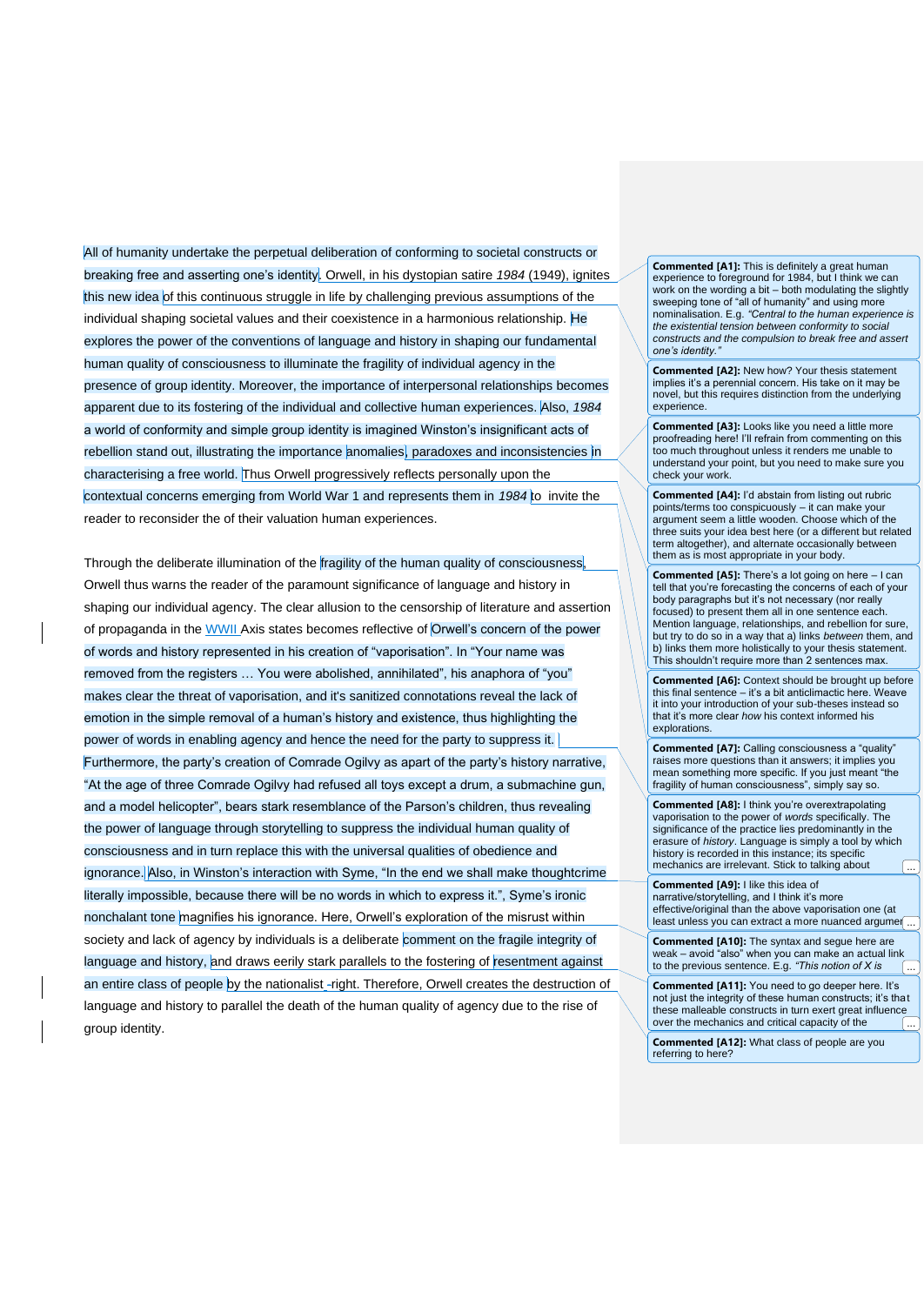This destruction of human agency is furthered by Orwell in his representation of its replacement with a surrogate interpersonal relationship with the figureheads of the state, which to uncovers the need for genuine human connections to allow for individual and collective human experiences. Orwell's concern of the loss of interpersonal connections within the family dynamic during war-time England - with the removal of children to the countryside; the increasing employment of women into industry; and increasing conscription of men to the war front - is represented in the degradation of Winston's memory of his mother and younger sister: "Both of them were looking up at him. [...] but all the while they were sinking, down, down into the green waves which in another moment must hide them from sight forever.". Here, the extended metaphor of the death of his relatives comes to represent the past as a whole and the connotations of death are visceral, thus presenting the idea that the death of history and memory is a great tragedy comparable to the loss of life that will result in a similar death of the human experiences of belonging and identity. Furthermore, the disconnect between Winston and the old prole in the bar is evident in the metaphor "'I know what you expect me to say' he said. 'You expect me to say as I'd be sooner be young again.'", which in this act of storytelling becomes representative of their broken society due to the deliberate fractured of the intergenerational bonds thus affecting the individual's and society's capability for human quality of conversation and emotion of belonging. Furthermore, the replacement of these interpersonal relationships with the surrogate figure O'Brien has had complex effects that are represented in the anaphora in "He was the tormentor, he was the protector, he was the inquisitor, he was the friend" becomes representative of the complex binary of human emotions associated O'Brien and by extension the party; and it is Winston's confusion here that impedes him from acting as a human and is representative of Orwell's critique of the removal and replacement of genuine human connections within society by Stalin in his attempt to control the individual and collective human experience of agency.

Orwell illustrates the correlation between anomalies, paradoxes and inconsistencies to a free world, by his creation of Winston as a common man and his rebellion an anomaly in a world characterised conformity to a group identity. The concern over the censorship of literature during World War 1 especially by the BBC in post-war England is represented by Orwell in his exploration of the fostering of the human quality of consciousness by Winston's diary entries: "He was a lonely ghost uttering a truth that nobody would ever hear. But so long as he uttered it, in some obscure way the continuity was not broken. It was not by making yourself heard, but by staying sane that you carried on the human heritage.". Here the metaphor connotes Winston's impermanence in the macro sense and when coupled with the aphorism Winston's desire to survive is the only way he can meaningfully rebel at this time,

**Commented [A13]:** Good!

**Commented [A14]:** Try to avoid having quotes this long – you could probably cut this one off at "waves".

**Commented [A15]:** This is a bit longwinded, try *"thus presenting the tragedy of the loss of history and memory as comparable to the erasure of belonging and identity in death.* 

**Commented [A16]:** I don't find this super strong, to be honest. If you need to cut down at any stage, this could probably be excised (and maybe replaced with two points about his family or O'Brien, which would mean collectively less preamble is required). Or potentially bring in that idea we discussed about the necessity of communication for interpersonal unity and thus the collective impetus to push for change.

**Commented [A17]:** Big Brother is the surrogate figure; O'Brien is merely its agent.

**Commented [A18]:** I like the evidence you've provided here, but this idea is a bit weak – expand on what you mean by "acting as a human".

**Commented [A19]:** I'm afraid I don't really understand your point here. What's the correlation between, and how so?

**Commented [A20]:** Again, too long a quote. Either of these two sentences would be totally sufficient for you to make your point.

**Commented [A21]:** This is a bit too colloquial – go for "impermanence within the scale of human existence" or something instead.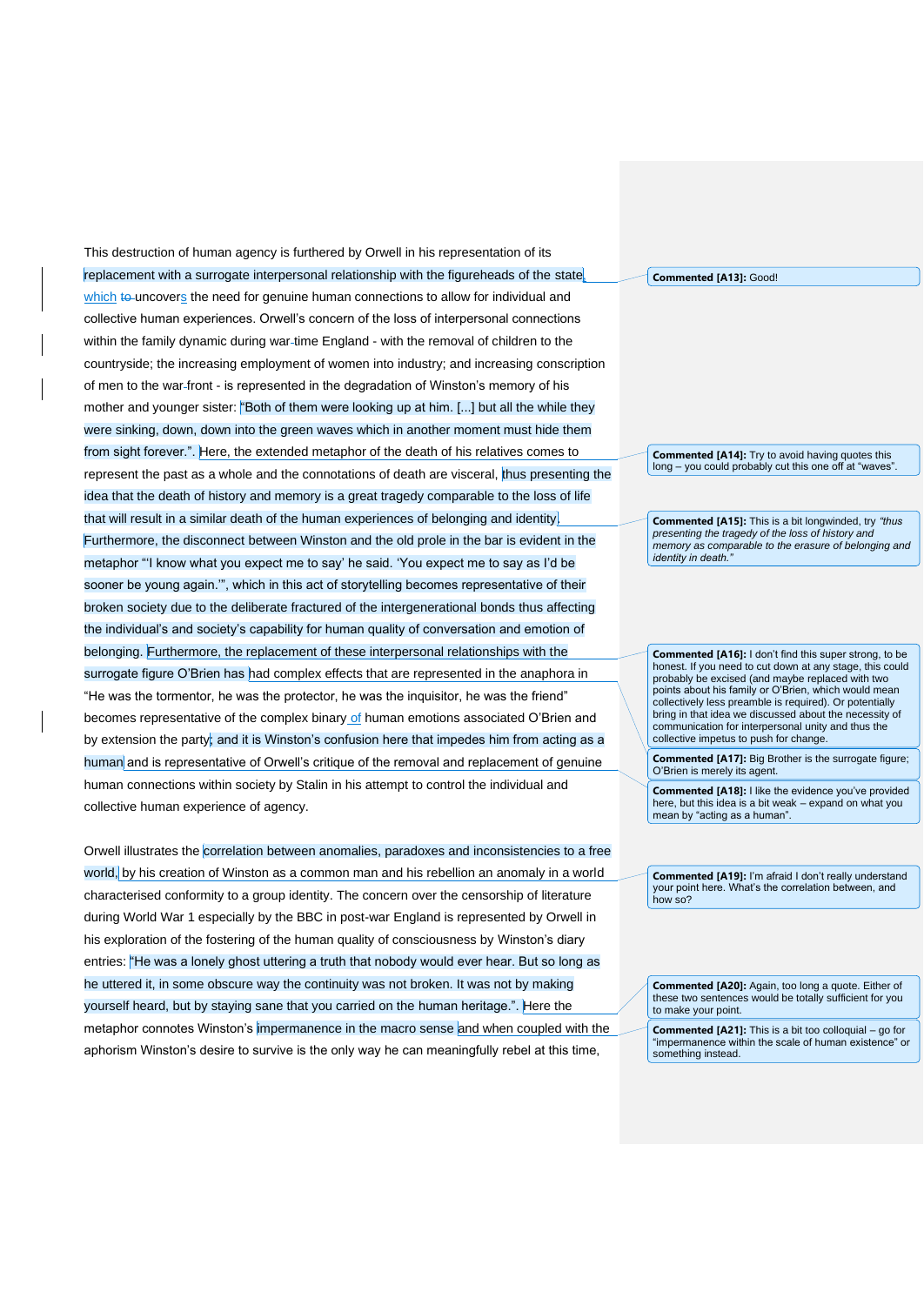and thus it become apparent that it is the struggle to assert his identity and suppress the group identity crafted by the party that is a meaningful part of the human experience. Furthermore, the paradoxical nature of the freedom of Winston and Julia's freedom is captured in Julia's aphorism "'Always yell with the crowd [...] It's the only way to be safe" and is a representation of the enduring symbiosis between individual autonomy and political freedom as a sign of the human experience of freedom within society. On the other hand, Orwell captures the inconsistencies of the human experience in Winston's emotive apostrophe "The fragment of coral [...] How small it was, thought Winston, how small it always was!", with the minute size of the motif of the paperweight symbolic of humanity's eventual awareness of their own irrelevance and the true meaning of life lying in the individual challenges one faces. This notion is furthered in the concluding nihilistic line of the novel, "He loved big brother', where the end-stopped lines illustrate the transience of human life when faced with something insurmountable and the defining feature of life in these challenges. Hence, Orwell redefines and proposes the defining characteristics of freedom in society as anomalies, paradoxes and inconsistencies.

Overall, Orwell comments on the power of language and history in defining the fragility of the human quality of consciousness; the destruction of humanities capacity to enjoy human experiences as a result of the replacement of genuine human connections with the surrogate; and the importance of anomalies, paradoxes and inconsistencies in a free society. Thus allowing him to ignite new ideas on humanities undertaking of the perpetual deliberation of conforming to societal constructs or breaking free and asserting one's identity by reflecting upon the absolute power of the totalitarian institution over the individual by reflecting humanity's enduring desire for self-actualisation as impeded by the authoritarian and omnipotent controls of the state.

**Commented [A22]:** Clunky

**Commented [A23]:** I feel like this paragraph is less focused than the other two (the coral quote being illustrative of this) – by making it address a rubric point in its entirety it doesn't really follow any kind of narrative and instead comes across as a bit more of a shopping list. If you're going to talk about anomalies, etc, *focalise* it within a particular textual element, such as the distinctive futility yet significance of Winston's rebellion, and really nail that idea.

**Commented [A24]:** Again, avoid shopping lists!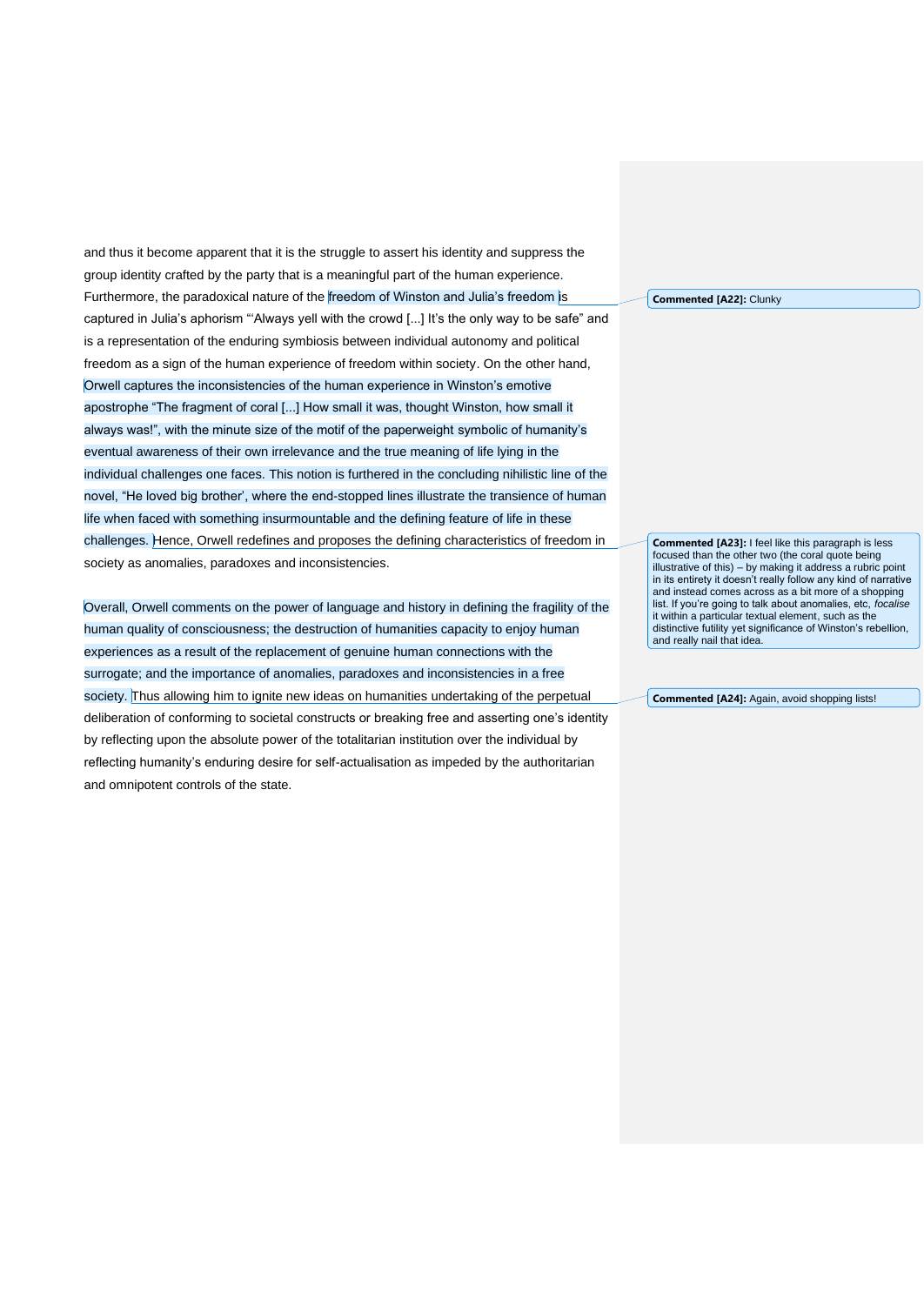**"A great text has much that inspires new writers to explore and reimagine for new audiences"**

## **In your response, refer to the quotation and your understanding of the prescribed texts and their influences**

A great text explores universal issues such as death and love, as such, inspiring new writers to reimagine these issues to resonate with new audiences. Where Donne's poetry subverts death's omnipotence through a religious lens, Edson reimagines this outlook in *W;t*, portraying how death can be accepted through rejecting intellectualism. Furthermore, Donne glorifies a religious Neoplatonic love that empowers humanity, whilst Edson reimagines this religious idea via a humanist lens about how humanity is empowered through autonomously accepting love.

Donne subverts the omnipotence of death by exploring how redemption achieved from religion facilitates the transcendence of the metaphysical soul. 17<sup>th</sup> Century Elizabethan English anxieties surrounding mortality were mitigated by the unequivocal Christian belief in eternal life, as reflected in Donne's poetry. In *Death Be Not Proud,* Donne's belittling personification of death in "Death be not proud, though some have called thee mighty and dreadful for thou art not so", subverts death's omnipotence to glorify his Christian faith. However, in *If Poysonous Mineralls*, Donne's biblical allusion to the Tree of Knowledge - which bore the forbidden fruit culpable for  $sin$  - explores his religious angst, in "If that tree...cannot be damn'd alas why should I be?". Here, Donne's rhetorical question is a challenge to the justice of God's decision to punish man and reflects personal angst in conversion from Catholic to Anglican. Yet, a sudden change in tone from angst to acceptance occurs in the volta shift, where Donne expresses his ultimate submission to God in "But who am I who dare dispute with thee", reinforcing his religion and initial outlook on death. Donne epitomises his faith in *This Is My Playes Last Scene*, through religious imagery in "Impute me righteous, thus purg'd of evil/ For thus I leave the world, the flesh, the devil."- Here, Donne conflates the physical body with 'the devil' highlighting how religious faith facilitates the shedding of sin in death, redeeming humanity as the metaphysical soul progresses to Heaven. Hence, Donne explores how religious faith facilitates redemption thus transcendence of the soul, thereby overcoming death's omnipotence.

Edson reimagines Donne's vision for a new secular audience, revealing how through rejection of intellectual hubris, we can achieve redemption and accept death. The trauma of WWII destabilised existential understanding, causing society to question religion thus the impetus towards a worship of science and the birth of intellectualism - which is the prime subject of Edson's criticism. Initially, Edson communicates Vivian's hubris in her repetitive assertions that "I am a scholar of John Donne's Holy Sonnets… I know all about life and death", mirroring Donne's arrogant belittling of death in Death Be Not Proud. Furthermore, Edson emphasises that for Vivian, consolation of her mortal fears comes from scholarly legacy in Vivian's aphorism "Publish and perish." $\div$  Here, pithy alliteration satirises the sententious nature of 20<sup>th</sup> century society's values pertaining to materialism and reputation, enforcing Edson's criticism on how these values have superseded spiritualism. At the turning point of the play, where Vivian's

**Commented [A1]:** Here you could mention the notion of a textual conversation, linking back to the central concern of Mod A.

**Commented [A2]:** Be more specific here - a Christian paradigm.

**Commented [A3]:** A lapse in expression here. Otherwise, a strong introduction!

#### **Commented [A4]:** an

**Commented [A5]:** Maybe "religious salvation" would be more appropriate and logical here rather than "eternal life".

**Commented [A6]:** Minerals

**Commented [A7]:** Use commas rather than dashes.

**Commented [A8]:** Here you've directly linked Donne's questioning of God's justice with the angst of his personal religious conversion. But reconsider this - is the link really inherent? Perhaps more accurately it's that religious angst is reflected in both instances - a fraught process of religious conversion is another manifestation of his frustrations which are captured in the rhetorical question. Have a think!

**Commented [A9]:** I'd avoid framing this as a return to his "initial outlook" because you want to highlight progression.

**Commented [A10]:** You could look to condensing this section, which are relating very similar ideas.

**Commented [A11]:** Great improvements!

**Commented [A12]:** Paraphrase briefly what this vision/idea entails.

**Commented [A13]:** Rework your expression here. Eg. Led to increased existential questioning/scepticism surrounding religion.

Synthesise what you know about context into concise insights.

**Commented [A14]:** Engendering an impetus

**Commented [A15]:** Rather than using a "-" and breaking up the flow of your paragraph, you can incorporate this link from context -> argument into your following statement.

**Commented [A16]:** This is excellent  $\odot$  Though be mindful that "spiritualism" here in the context of your argument isn't necessarily just referring to the religious kind. Consider, is Edson lamenting a wider loss of spirituality? A spirituality that can still be attained in a secular world, one rooted in values of kindness, human relationships etc.

The progression of your argument here strongly suggest that. You could make this idea more explicit.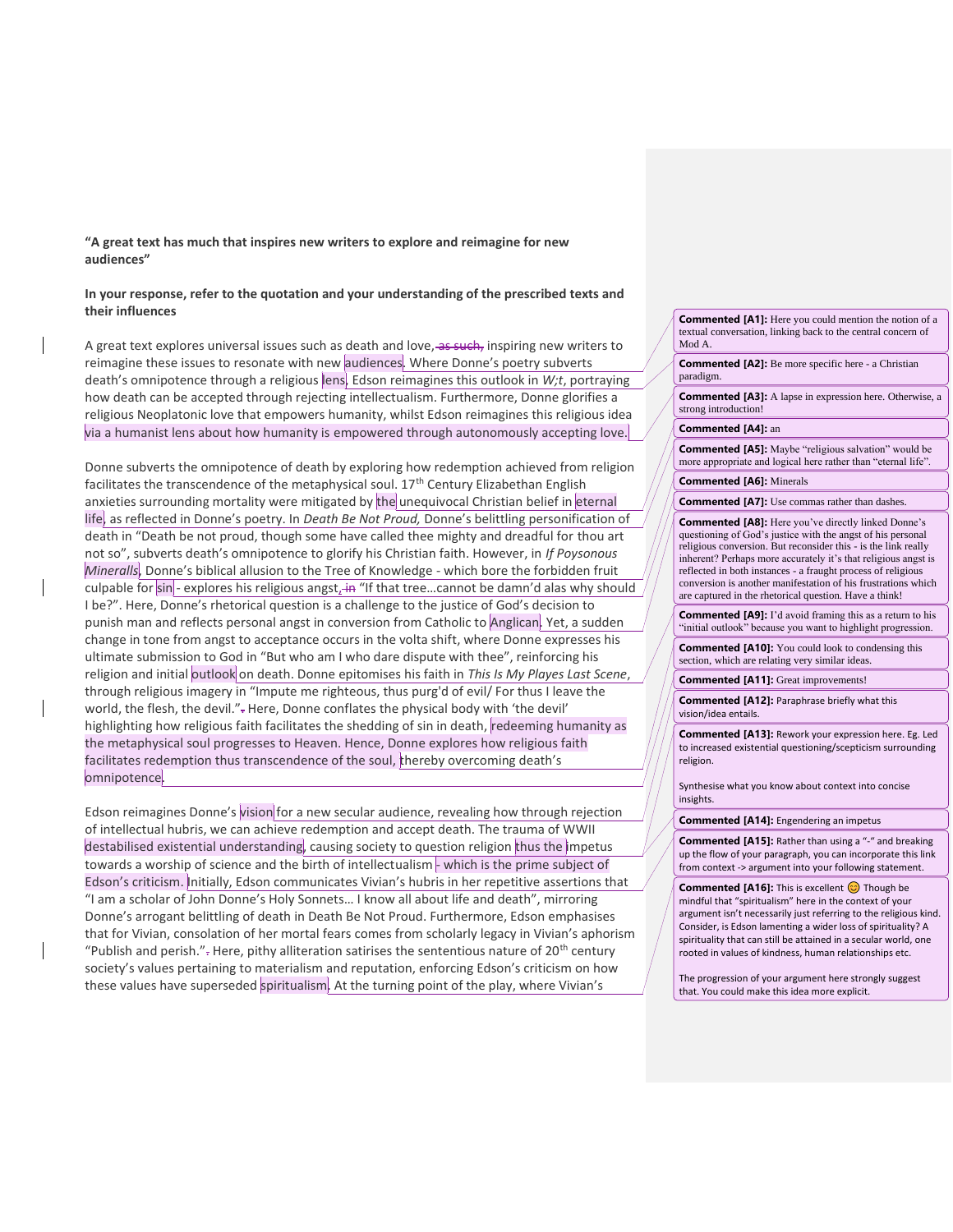physical and mental condition rapidly declines, ellipses emphasise Vivian's aporia in "I don't know. I feel so much - what is the word? I look back, I see those scenes, and I…". Here, Edson provokes her new audience to realise the fallibility of intellectualism, paralleling Donne's failure to reconcile God's judgement in an intellectual paradigm. Finally, Edson uses anaphora to emphasise Vivian's epiphanic certainty about the futility of intellectualising death in "Now is a time for simplicity. Now is a time for...kindness.". Here, she rejects hubris and achieves a secular "redemption", no longer worshipping a fallible construct. Hence, Donne illustrates that redemption is achieved through religion whilst Edson reimagines a secular redemption, resulting from repudiation of intellectual hubris.

Donne glorifies an empowering Neoplatonic love that exists on an elevated realm divorced from the physical world. Donne's exploration of Neoplatonic love, a physical and spiritual force connected with the love of God, resonates with his highly religious Elizabethan England. In *Valediction: Forbidding Mourning* Donne uses natural disaster imagery in "Moving of the earth brings harms and fears" to compare carnal love to a catastrophic earthquake arising from 'faults' in spiritual connection. In contrast, Donne celebrates Neoplatonic love through celestial imagery in "But trepidation of the spheares/ Though greater far, is innocent". Neoplatonic love is like the Earth's rotation, objectively large but undetectable and innate, rooted in a spirituality divorced from the physical world. Donne's central conceit inverts *troubadour alba* conventions, in that the lovers' intense bond culminates in a power reversal with the sun, such that their bedroom confines the sun's operation in "Shine here to us, and thou art everywhere; This need thy center is, these walls thy spheare". Hence, he illustrates the immense degree of love's empowerment. Thus, Donne explores how humanity is empowered by a Neoplatonic love rooted in the metaphysical rather than in the physical world.

In *W;t*, Edson's reimagines Donne's religious view, exploring how individual agency in embracing human connections allows humanity to achieve ontological empowerment. This view arises in response to post-war alienation and ontological questioning, products of secularism and thus the divergence from a construct that gave society purpose and connection. Edson uses Brechtian alienation, or 'breaking the fourth wall', in Vivian's dialogue "we shall see, through a series of flashbacks, how the senior scholar denied her simpering students the touch of human kindness she now seeks" to engage her audience objectively rather than emotionally. Here, objective engagement emphasises Vivian's self-reflexive recognition of her previous rejection of human connection, drawing causative conclusion to her lack of ontological fulfilment – Vivian believes her sole purpose in existence is Donne's oeuvre. However, Vivian's acceptance of Susie's "orange two-stick Popsicle" portrays her reversion to an infantile state, symbolic of a child's willing acceptance of nurturing human connection. In the final scene, stage direction portrays Vivian "walk[ing]...toward a little light", enacting agency in accepting the 'light' and recognising the necessity of human connection in validating existence especially in an alienated society. Hence, Edson rejects the religious values of Donne's context in favour of a humanist outlook, where empowerment in attaining ontological fulfilment stems from embracing human connection thus, love.

**Commented [A17]:** Here, you could cite the name of the poem If Poysonous Minerals as well for greater clarity.

**Commented [A18]:** Indicate – Vivian rejects hubris. There is some ambiguity here since you've mentioned both Edson & her protagonist in your previous sentence.

**Commented [A19]:** This paragraph is looking strong!

**Commented [A20]:** Your analysis here isn't entirely clear. I'd suggest rearranging to put your idea about carnal love at the fore of your sub-point. Then go on to talk about how Donne imparts that idea through simile/metaphor and further contextualising your quotation.

**Commented [A21]:** Your analysis here reads a bit like retelling. Keep your focus on the purpose of Donne's portrayal.

**Commented [A22]:** Full stop here. Your sentence is running long.

**Commented [A23]:** You need to set up more clearly here how Donne's views are religiously inclined. Then, your point about Edson's celebration of humanist agency in a secular world will more successfully demonstrate a progression of viewpoint.

**Commented [A24]:** Signpost this more clearly in your previous paragraph.

**Commented [A25]:** Fantastic!!

**Commented [A26]:** arose

**Commented [A27]:** Work through your ideas more carefully here. What is it you're exactly trying to say about context, and how it relates to Edson's text? The ideas here, but need to be synthesised and made more precise.

**Commented [A28]:** What do you mean by this?

**Commented [A29]:** Avoid use of "-"

**Commented [A30]:** Talk about how "light" operates as a symbol here. Is it a symbol of embracing human connection?

**Commented [A31]:** This can be cut.